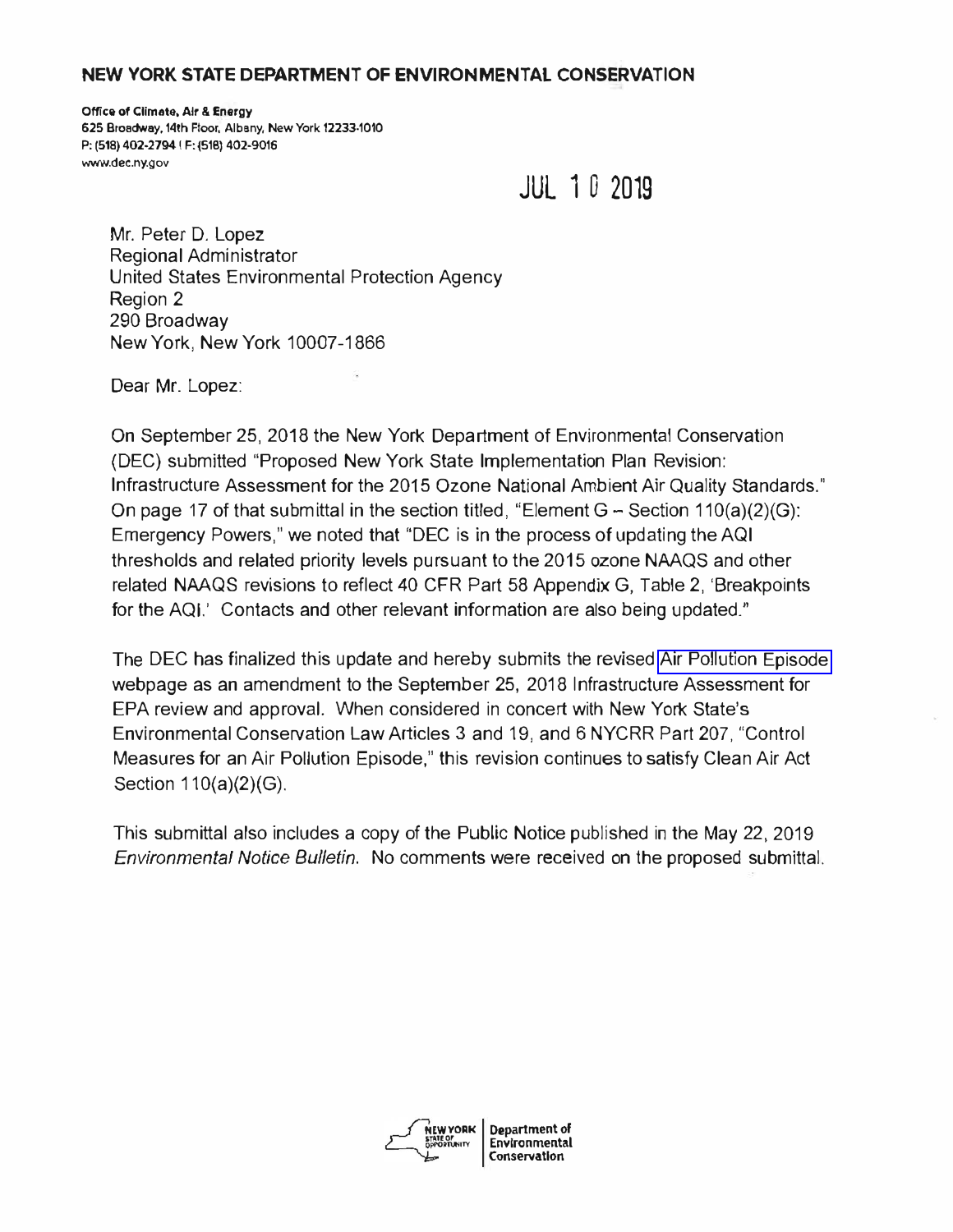Should you have any questions regarding this submission, please contact Ms. Amanda Chudow, Assistant Engineer, SIP Planning Section, Division of Air Resources at (518) 402-8396.

.. ' . . , · *:,* 

Sincerely,

. *,1*. *4 /*///\\_ / , 1/, <sup>1</sup>/ ... / Jared Snyder

Deputy Commissioner Office of Climate, Air & Energy

 $\mathbf{r}$ 

**Enclosures** 

c: R. Ruvo, EPA R2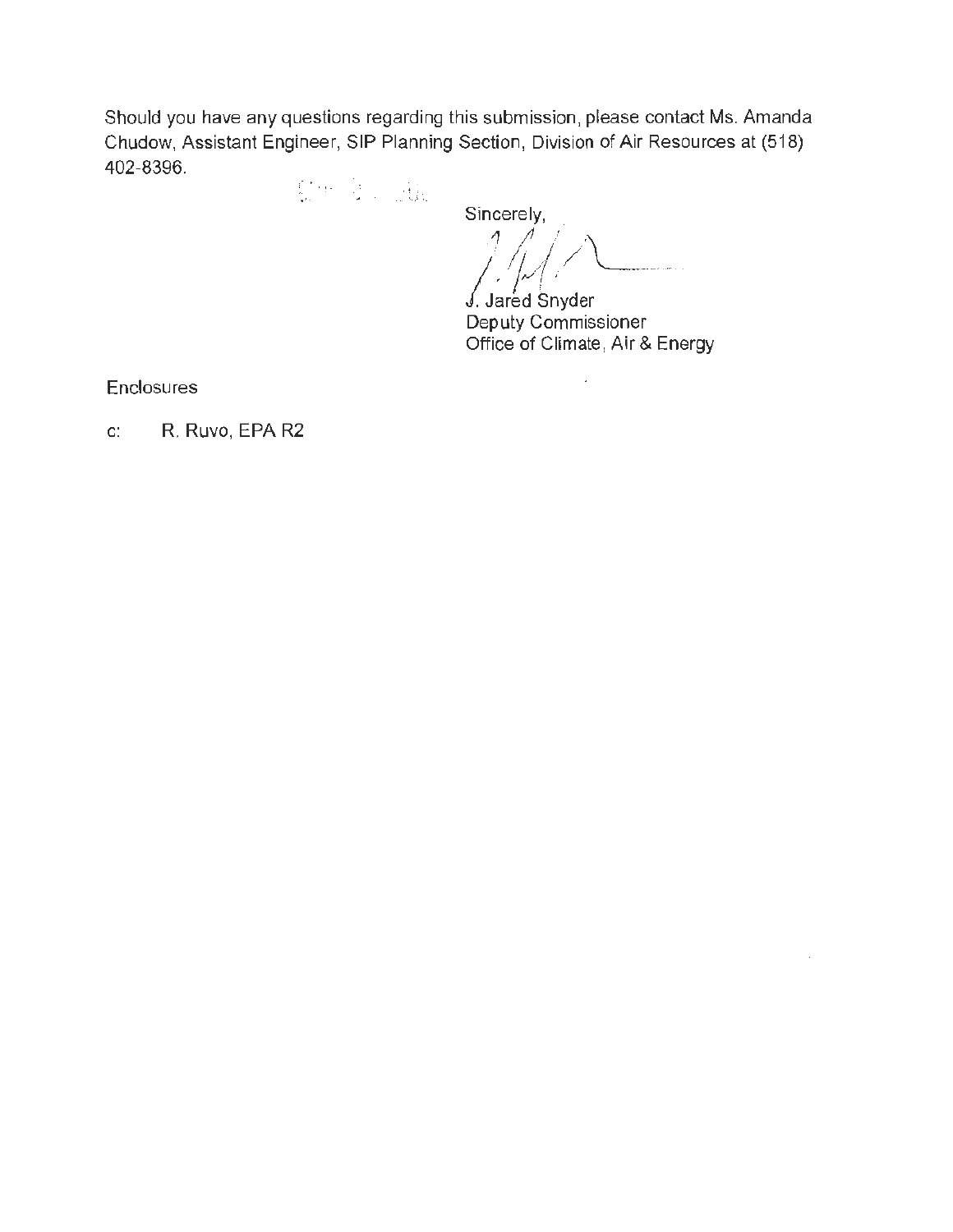

Department of Environmental Conservation

# **ENB - Statewide Notices 5/22/2019**

# **Public Notice**

### **State Implementation Plan Revision Incorporating Revised Air Pollution Episode Alert Criteria and Procedures**

Notice is hereby given that the New York State Department of Environmental Conservation (NYS DEC) has revised its Air Pollution Episode procedures with updated alert levels based on the current Air Quality Index and Significant Harm Levels established by the United States Environmental Protection Agency (US EPA). NYS DEC has also updated the list of contacts that should be called in the event of an air pollution episode. These revisions can be found on NYS DEC's Air Pollution Episode webpage at: <http://www.dec.ny.gov/chemical/60440.html>.

When considered in concert with New York State's Environmental Conservation Law Articles 3 and 19, and 6 NYCRR Part 207, "Control Measures for an Air Pollution Episode," these revisions continue to satisfy Clean Air Act (CAA) Section 110(a)(2)(G). Consequently, NYS DEC plans to submit this update to US EPA as a revision to "Proposed New York State Implementation Plan Revision: Infrastructure Assessment for the 2015 Ozone National Ambient Air Quality Standards" that addresses CAA Section 110(a)(2)(G) that was submitted to US EPA on September 25, 2018 see:<https://www.dec.ny.gov/chemical/114340.html>.

NYS DEC is providing a 30 day period to comment on the proposed submissions or request a hearing. Written comments on these revisions and the subsequent State Implementation Plan submittal should be submitted to: Amanda Chudow, NYS DEC - Division of Air Resources, 625 Broadway, 11th Floor, Albany, NY 12233-3251, Phone: (518) 402-8396, E-mail: [dar.sips@dec.ny.gov](mailto:dar.sips@dec.ny.gov) **by 5:00 p.m. on June 21, 2019.** 

**Contact:** Amanda Chudow, NYS DEC - Division of Air Resources, 625 Broadway, 11th Floor, Albany, NY 12233- 3251, Phone: (518) 402-8396, E-mail: [dar.sips@dec.ny.gov](mailto:dar.sips@dec.ny.gov) 

## **Data Solicitation for 2020 CWA Section 303(d) List**

Section 303(d) of the Federal Clean Water Act (CWA) requires States to compile every two years, a list of impaired waters that do not meet water quality standards, where designated uses are not fully supported and where a Total Maximum Daily Load (TMDL) plan is necessary to address the impairment. States are scheduled to submit their next Section 303(d) List to the United State Environmental Protection Agency (US EPA) by April 1, 2020. To support the development of the Section 303(d) Lists, States are required to assemble and consider existing, readily available water quality related data and information. New York State is currently soliciting and accepting water quality data and information that may be useful in compiling the 2020 Section 303(d) List.

**Background:** Water quality assessment of New York State's waters is a continuous process. Participation and input from a wide range of state, federal and local agencies and non-governmental water quality partners (watershed groups, lake associations, academic researchers, etc.) is encouraged.

Every two years, corresponding to the development of the State's Section 303(d) List, the public is solicited to provide water quality data and information for any waterbody or basin. This allows for a more comprehensive updating of the List. Solicited data and information may result in changes to the List or may be incorporated into water quality assessments.

**In order to be included for consideration in the compiling of the 2020 CWA Section 303(d) List, data and information must be received by September 27, 2019.**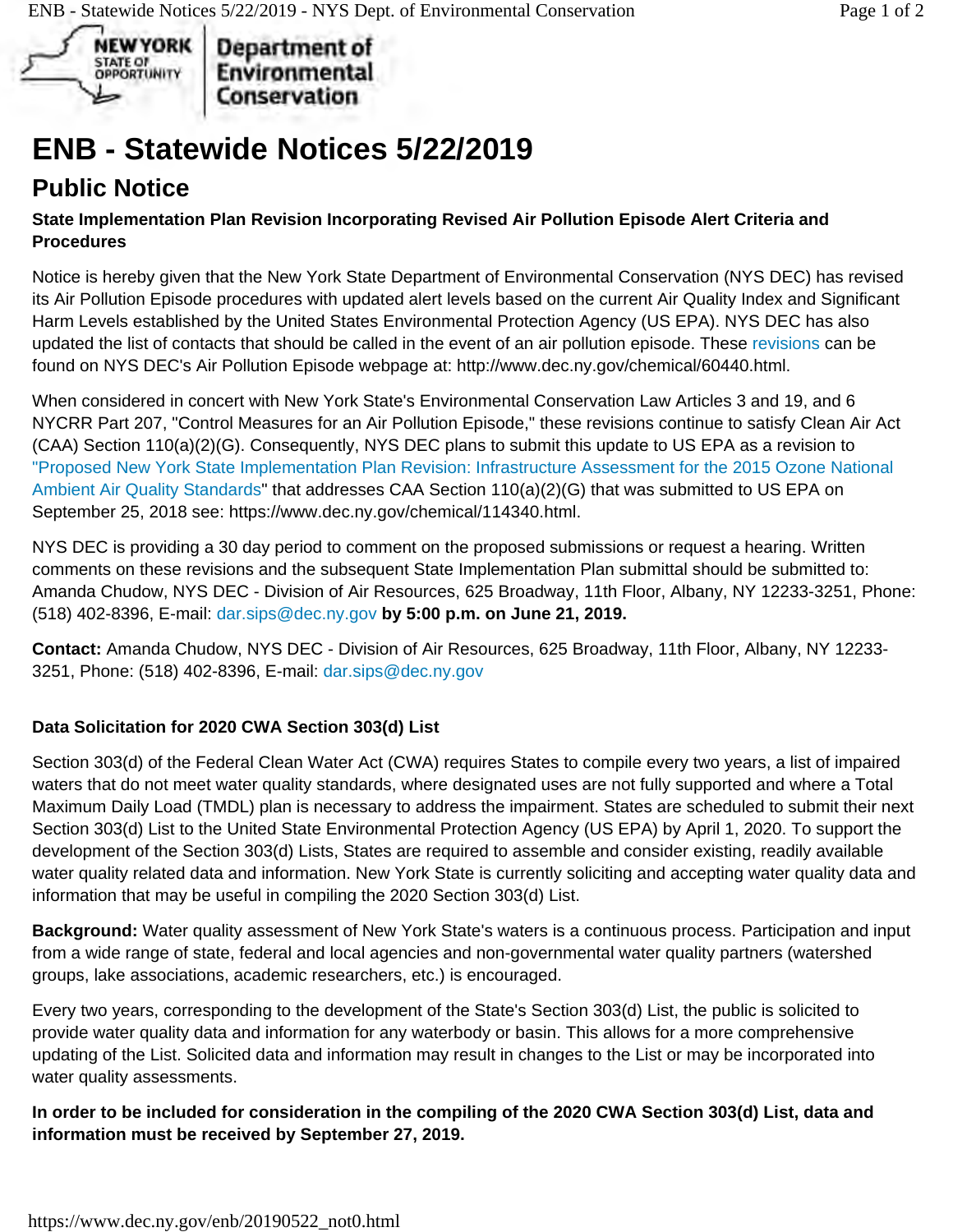ENB - Statewide Notices 5/22/2019 - NYS Dept. of Environmental Conservation Page 2 of 2

Data submissions should be accompanied by a completed Waterbody Inventory/Priority Waterbodies List (WI/PWL) Assessment Worksheet, which may be found at: [http://www.dec.ny.gov/chemical/36730.html.](http://www.dec.ny.gov/chemical/36730.html) This worksheet allows for the capture of water quality information based on available data or on general observation of conditions and/or local knowledge of designated use support/non-support of a waterbody absent specific, numeric monitoring data.

Worksheet information can also be obtained by contacting: Sarah Rickard, NYS DEC - Division of Water, Bureau of Watershed Assessment and Management, 625 Broadway, 4th Floor, Albany, NY 12233-3502, Phone: (518) 402- 8179. Completed WI/PWL worksheets, supporting water quality monitoring data, corresponding Quality Assurance/Quality Control (QA/QC) documentation, QA/QC results summary and a description of measures used in the collection of data should sent to the address above, or forwarded via e-mail to: [4pwlinfo@dec.ny.gov.](mailto:4pwlinfo@dec.ny.gov)

Guidance regarding the use of water quality data and information to conduct assessments and make listing decisions is outlined in the New York State Consolidated Assessment and Listing Methodology. Additional information regarding Section 303(d) List development can be found on the NYS DEC website at: <http://www.dec.ny.gov/chemical/31290.html>.

**For questions regarding the information in this notice please contact:** Sarah Rickard, NYS DEC - Division of Water, 625 Broadway, Albany, NY 12233, Phone: (518) 402-8179, E-mail: [4pwlinfo@dec.ny.gov.](mailto:4pwlinfo@dec.ny.gov)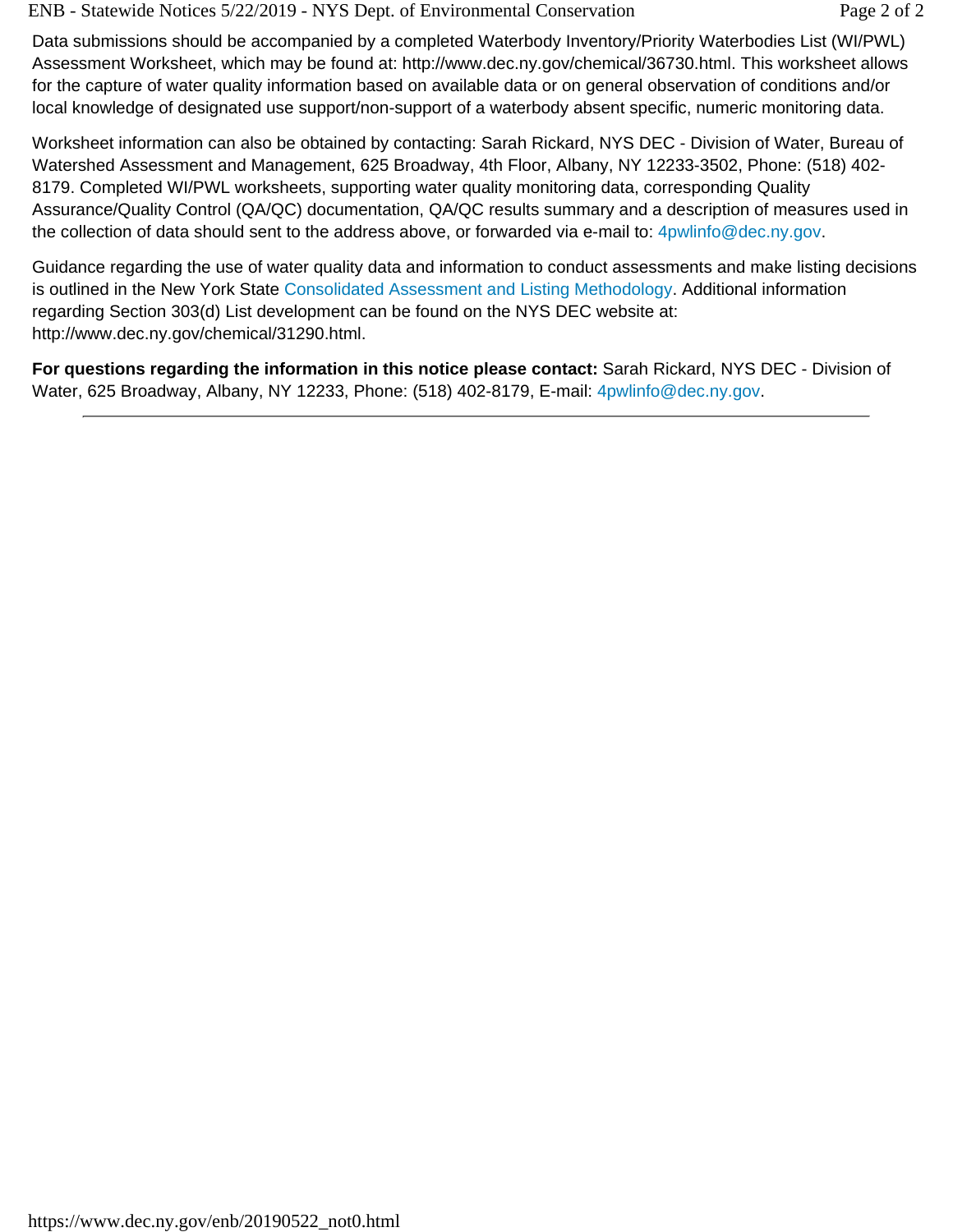

Department of Environmental Conservation

# **Air Pollution Episode Alert Criteria effective December 2018**

When weather conditions and/or concentrations of an air contaminant or contaminants are such that **immediate action is necessary to prevent further increases in air contamination or damage to life, property or environmental quality**, the DEC Commissioner shall designate by order that a "Forecast," "Alert I," "Alert II" or "Emergency" stage of an air pollution episode exists. The Commissioner may also designate by order that an episode exists when a single accident, occurrence or condition has resulted or is likely to result in damage to life, property or environmental quality. DEC uses the federal Air Quality Index and associated Significant Harm Levels for criteria pollutants as alert criteria for air pollution episodes.

| <b>Pollutant</b>  | Averaging<br>Time | <b>Standard</b>                | <b>Air Quality</b><br><b>Advisory</b><br><b>Issued</b><br>(AQI≥101) | "Alert I" AQI<br>$(201 - 300)$ | "Alert II" AQI<br>$(301 - 400)$ | "Emergency" AQI<br>$(401 - 500)$ |
|-------------------|-------------------|--------------------------------|---------------------------------------------------------------------|--------------------------------|---------------------------------|----------------------------------|
| PM <sub>2.5</sub> | 24 hr             | 35 ( $\mu$ g/m <sup>3</sup> )  | ≥35.5                                                               | 150.5-250.4                    | 250.5-350.4                     | >350.4                           |
| $PM_{10}$         | 24 hr             | 150 ( $\mu$ g/m <sup>3</sup> ) | $\geq 155$                                                          | 355-424                        | 425-504                         | >504                             |
| Ozone             | 1 <sub>hr</sub>   | $0.12$ (ppm)                   | ≥0.125                                                              | 0.205-0.404                    | $0.405 - 0.504$                 | >0.504                           |
| Ozone             | 8 hr              | $0.070$ (ppm)                  | ≥0.071                                                              | 0.106-0.200                    | $---$                           |                                  |
| CO                | 1 <sub>hr</sub>   | 35 (ppm)                       | ≥35.5                                                               | 15.5-30.4                      | 30.5-40.4                       | >40.4                            |
| SO <sub>2</sub>   | 1 <sub>hr</sub>   | 75 (ppb)                       | $\geq 76$                                                           | 305-604                        | 605-804                         | >804                             |
| NO <sub>2</sub>   | 1 <sub>hr</sub>   | 100 (ppb)                      | $\geq 101$                                                          | 650-1249                       | 1250-1649                       | >1649                            |

## **Alert Criteria<sup>1</sup>**

1 AQI Levels from 40 CFR Part 58 Appendix G, Table 2 (as of December 3, 2018)

## **Contact Information**

DEC's Division of Air Resources (DAR) can provide essential information and data-gathering services during an air pollution episode. DAR will provide for an orderly means of coordinating and communicating DEC air pollution control efforts and instructions during air pollution episodes. For assistance in the event of an air pollution episode, please contact DAR or the State Emergency Management Organization at one of the following numbers.

| <b>Title</b>                               | <b>Counties</b>                                                                                               | <b>Phone</b>     |
|--------------------------------------------|---------------------------------------------------------------------------------------------------------------|------------------|
| <b>NYSDEC</b><br>Division of Air Resources | Statewide                                                                                                     | (518) 402-8452   |
| DEC Region 1                               | Nassau and Suffolk counties                                                                                   | $(631)$ 444-0200 |
| DEC Region 2                               | Bronx, Kings, New York, Queens,<br>and Richmond counties                                                      | (718) 482-4900   |
| DEC Region 3                               | Dutchess, Orange, Putnam, Rockland,<br>Sullivan, Ulster, and Westchester counties                             | (845) 256-3000   |
| DEC Region 4                               | Albany, Columbia, Delaware, Greene,<br>Montgomery, Otsego, Rensselaer,<br>Schenectady, and Schoharie counties | (518) 357-2068   |
| DEC Region 5                               |                                                                                                               | (518) 623-1200   |

<https://www.dec.ny.gov/chemical/60440.html>